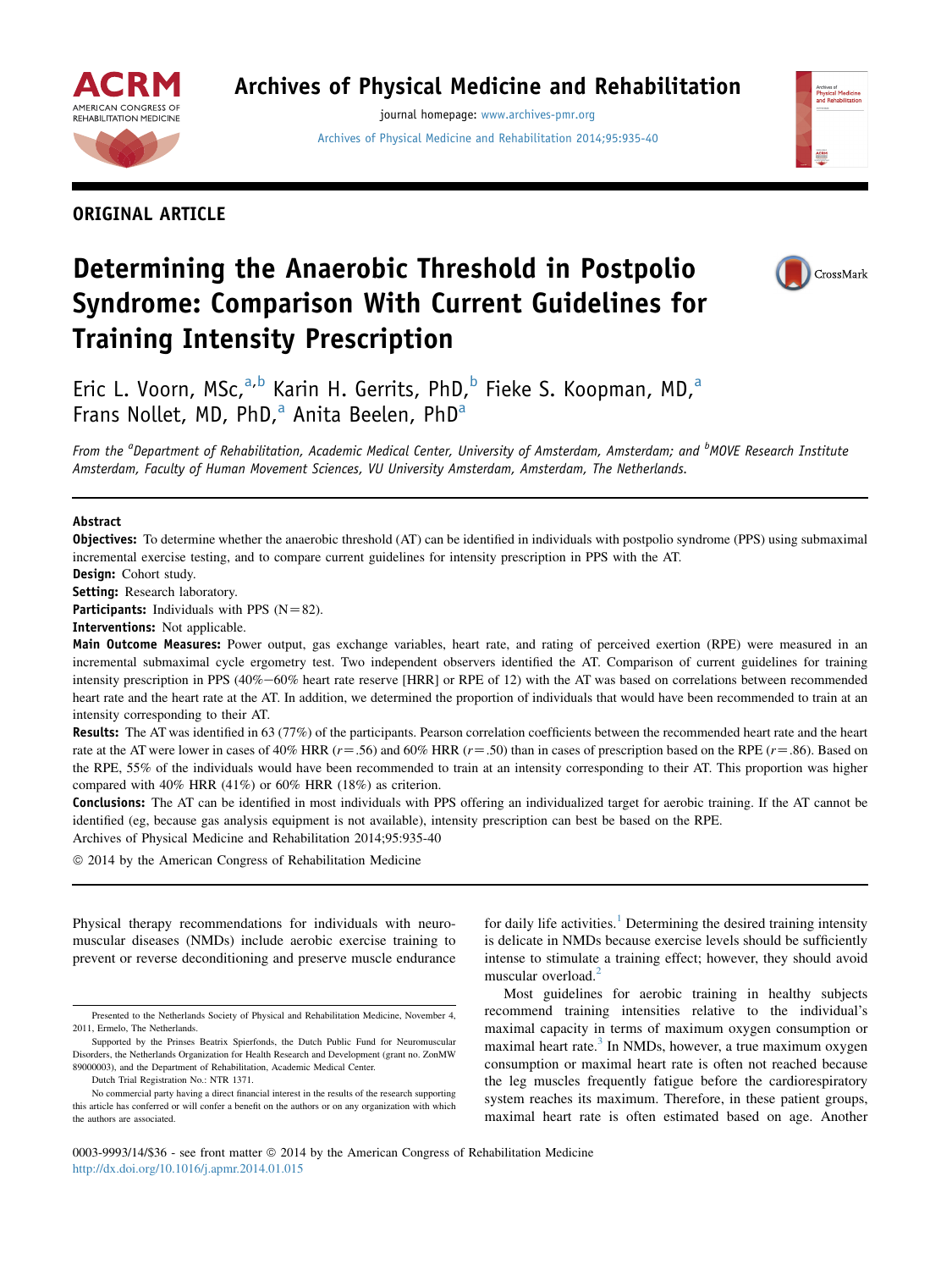method to prescribe training intensity uses ratings of perceived exertion (RPEs), often used in individuals using beta-blocking agents.<sup>[4](#page-5-0)</sup> Our experience with training in individuals with postpolio syndrome (PPS), a slowly progressive NMD, is that when applying these guidelines physical therapists often have to adjust the intensity. This is probably because none of these guidelines make use of a direct indicator of aerobic capacity, resulting in an exercise prescription insufficiently tailored to the individual.

The anaerobic threshold (AT), a direct indicator of aerobic capacity, $5$  may be useful to overcome this problem. The AT is widely used for setting target intensity for aerobic training in healthy subjects<sup>[6](#page-5-0)</sup> and individuals with chronic disease (eg, mul-tiple sclerosis,<sup>7</sup> coronary heart disease,<sup>[8](#page-5-0)</sup> hypertension,<sup>[9](#page-5-0)</sup> obesity<sup>[10](#page-5-0)</sup>). Usually, the AT is assessed through graded maximal exercise testing.[11](#page-5-0) In PPS and other NMDs, maximal exercise testing is not feasible in all individuals because performance is often symptom limited.<sup>[12,13](#page-5-0)</sup> Furthermore, maximal exercise may provoke muscle complaints and excessive fatigue with a prolonged recovery and should, therefore, be avoided.<sup>[4](#page-5-0)</sup> Submaximal exercise testing could provide an alternative with reduced physiological stress in at least some individuals; however, the risk lies in insufficient stressing of the cardiorespiratory system to identify the AT.

Our aim was to determine whether the AT in individuals with PPS can be identified through submaximal exercise testing. In addition, we compared commonly used markers for training intensity based on the estimated heart rate reserve (HRR) and RPEs according to current guidelines with the AT. In this process we realized that expensive gas analysis equipment is often not available in physical therapy practices.

## Methods

#### **Participants**

Eighty-two individuals with PPS were recruited. Sixty-six participants performed the test as part of an ongoing clinical trial of the efficacy of exercise therapy and cognitive behavioral therapy to improve fatigue, daily activity performance, and quality of life in PPS.<sup>[14](#page-5-0)</sup> The remaining 16 participants performed the test as part of a cross-sectional study investigating the aerobic exercise capacity in individuals with PPS. Participants were recruited from Dutch hospitals and rehabilitation centers throughout the country. All eligible participants were initially screened by a physician. Inclusion criteria were diagnosis of  $PPS<sub>15</sub>$  age between 18 and 75 years, life expectancy  $>1$  year, ability to cycle on a bicycle ergometer at an intensity of at least 25W, and capability of walking with or without walking aids. Exclusion criteria were use of psychotropic drugs or other psychiatric treatment, clinical depression, disabling comorbidity influencing the outcome parameters (including cardiopulmonary disease, epileptic seizures, and poorly regulated diabetes mellitus), respiratory insufficiency, cognitive impairment, and pregnancy. Both studies were approved

| List of abbreviations:                  |
|-----------------------------------------|
| AT anaerobic threshold                  |
| bpm beats per minute                    |
| <b>HRR</b> heart rate reserve           |
| NMD neuromuscular disease               |
| <b>PPS</b> postpolio syndrome           |
| <b>RPE</b> rating of perceived exertion |

by the medical ethics committee of the University of Amsterdam, The Netherlands, and written informed consent was obtained from all participants.

#### Procedure

We collected data on demographic characteristics (age, sex, height, weight) and polio characteristics (age at acute polio, time since new symptoms, present walking distance). Furthermore, we determined muscle strength of the lower limbs by manual muscle testing according to the Medical Research Council Scale.<sup>[16](#page-5-0)</sup>

#### Submaximal exercise test

Participants performed an incremental exercise test on a cycle ergometer<sup>a</sup> with continuous recording of gas exchange variables using the COSMED  $K4b^2$ , a portable breath-by-breath gas analysis system.<sup>b</sup> Heart rate was measured with a Polar RS400 heart rate monitor.<sup>c</sup> The test protocol started with the measurement of resting energy expenditure during 3 minutes while sitting in a chair. The exercise test consisted of 3 minutes unloaded cycling after which the workload was increased by 10W every minute. Using this 1-minute step protocol is recommended for patients to avoid early termination of the test (because of sudden increases in work rate), and it results in a sufficient quantity of accumulated data. $17$  During the test, the individuals' feet were strapped to the pedals with toe clips and extra bands, if necessary. Criteria for stopping the test were the heart rate exceeding 80% of the estimated HRR, the pedal frequency dropping <60 revolutions per minute, or the participant's being unable to continue the test for any reason. The same criteria were used for participants using beta-blocking agents. However, if the RPE exceeded a score of 16 on the Borg Scale before these participants reached their target heart rate, the test was stopped. The HRR was defined as the difference between the maximal heart rate and the heart rate at rest. The maximal heart rate was estimated at  $220$  minus age,<sup>[3](#page-5-0)</sup> and the heart rate at rest was the mean value of the last minute of the 3 minute resting measurement. The protocol was completed with 3 minutes of unloaded cycling. At each work load and at the end of the exercise test, participants rated their perceived exertion on the Borg Scale (range,  $6-20$ ).<sup>[18](#page-5-0)</sup> Gas exchange and heart rate data were stored on a computer for offline analysis with the COSMED  $K4b<sup>2</sup>$  software.

#### Data analysis

Power output, heart rate, gas exchange values, and the RPE were determined from the highest achieved increment. Two independent experienced researchers determined the AT through visual inspection of the gas exchange plots using the V-slope method [\(fig](#page-2-0)  $1$ ).<sup>11</sup> In participants where the AT could be identified, power output, heart rate, gas exchange values, and the RPE were determined at the moment of the AT. Disagreements between the 2 researchers were discussed and resolved in a consensus meeting.

The relations between recommended target intensity based on current guidelines and the AT were visualized using plots. According to these guidelines, participants of the present study would have been recommended to start their training program at an intensity of approximately 40% to 60% estimated HRR or an RPE of 12.<sup>19,20</sup> The heart rate corresponding to these intensities (40% HRR, 60% HRR, RPE of 12) was determined for every individual and was plotted against the heart rate attained at the AT.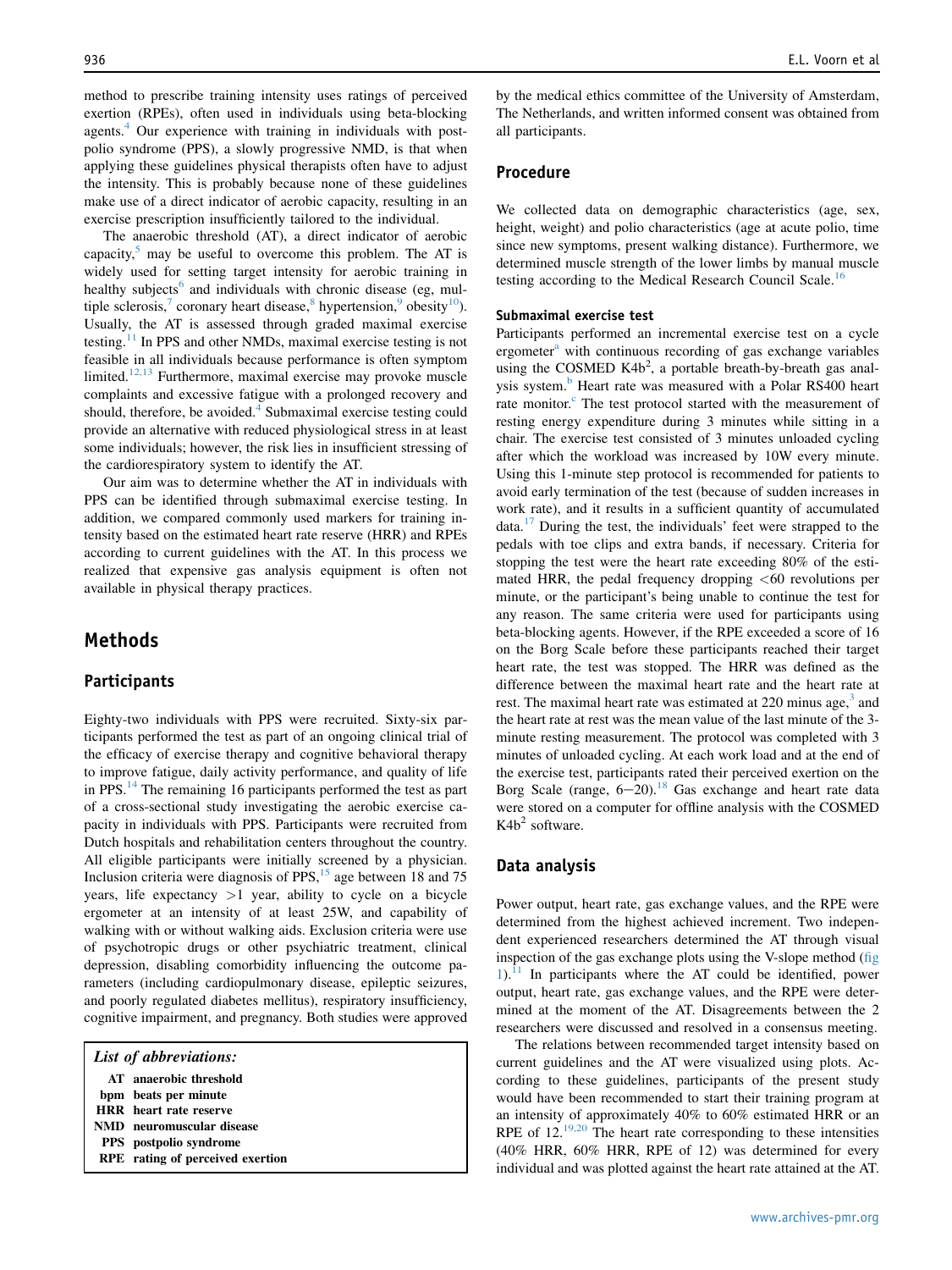#### <span id="page-2-0"></span> $VCO<sub>2</sub>$  (ml/min)



Fig 1 Gas exchange plot from the submaximal exercise test of a representative participant to illustrate identification of the AT. With the V-slope method, the  $\dot{\rm V}$ co<sub>2</sub>/ $\dot{\rm V}$ o<sub>2</sub> plot is used to identify the point at which the Vco<sub>2</sub> starts to increase more rapidly than Vo<sub>2</sub>. The vertical dashed line represents the AT. Abbreviations:  $\dot{V}$ co<sub>2</sub>, carbon dioxide production; Vo<sub>2</sub>, oxygen consumption.

Subsequently, we determined the proportion of individuals that would be recommended to train at an intensity below, at, or above the AT. We considered training intensity prescription to correspond to the AT if the recommended heart rate fell within a range of 10 beats per minute (bpm) around the heart rate attained at the AT  $(\pm 5$  bpm). Participants using beta-blocking agents were not included in the HRR and AT relation.

Descriptive data were expressed as mean  $\pm$  SD (demographic data) or as median and range (polio characteristics). For normally distributed data, differences between the participants with AT and those without AT were analyzed with the Student  $t$  test; in the case of nonnormally distributed data, the Mann-Whitney  $U$  test was used. Dichotomized variables were analyzed with the Fisher exact test. Pearson correlation coefficients were calculated to examine the associations between the recommended heart rate based on current guidelines (40% HRR, 60% HRR, RPE of 12) and the heart rate attained at the AT. Systematic differences were analyzed with paired  $t$  tests. Statistical analysis was performed with SPSS software (version  $20.0.0.1$ ).<sup>d</sup> An alpha level of .05 was used for all tests of significance.

## Results

#### Study group

All 82 participants with PPS included in this study (33 men, 49 women; age range,  $25-74y$ ) performed the exercise test. Clinical signs of polio residuals in the lower extremities based on manual

#### Table 1 Participant characteristics

| Characteristic                        | PPS $(N=82)$    |  |
|---------------------------------------|-----------------|--|
| Demographic data                      |                 |  |
| Sex (male/female)                     | 33/49           |  |
| Age $(y)$                             | $59.3 \pm 8.0$  |  |
| Weight (kg)                           | $75.9 \pm 13.1$ |  |
| BMI $(kg/m2)$                         | $26.4 + 3.8$    |  |
| Polio characteristics                 |                 |  |
| Age at acute polio $(y)$              | $2(0-40)$       |  |
| Time since new symptoms (y)           | $15(2-44)$      |  |
| Present walking distance <sup>*</sup> |                 |  |
| Indoors only (n)                      | 1               |  |
| Around the house (n)                  | 25              |  |
| Seldom further than 1km (n)           | 40              |  |
| Regularly further than 1km (n)        | 16              |  |
| Residual paresis in 1 leg/2 legs      | 57/23           |  |

NOTE. Values for demographic data are mean  $\pm$  SD, and values for polio characteristics are median (range); all other values are as otherwise indicated.

Walking distance was defined as the daily distance walked and was classified in 4 categories: 1 (indoors only), 2 (around the house), 3 (seldom  $>1$ km), and 4 (regularly  $>1$ km).

muscle testing were found in all except 2 participants (table 1). Thirteen participants used beta-blocking agents.

#### Submaximal exercise test

Thirty-one participants reached the target heart rate of 80% of the estimated HRR. Eight participants, all using beta-blocking agents, reached the endpoint based on perceived exertion (>16 on the Borg Scale). All other participants  $(n=43)$  stopped the test because the pedal frequency dropped <60 revolutions per minute [\(table 2\)](#page-3-0). None of the participants reported physical complaints in the days after the test.

#### Anaerobic threshold

The AT could be identified in 63 of the 82 participants (77%) and occurred at a mean power output  $\pm$  SD of 49 $\pm$ 16W and at a mean heart rate  $\pm$  SD of 110 $\pm$ 14 bpm [\(table 3](#page-3-0)). Expressed as a percentage of the estimated HRR, the AT occurred at a mean of  $42\% \pm 13\%$  (range,  $17\% - 73\%$ ).

No differences were found for demographic variables, betablocking agent use, and polio characteristics between the group of participants in whom the AT could be identified and the group without the AT. Participants without the AT stopped more often because they could no longer maintain the pedal frequency  $(P<.05)$ . The power output during the final increment of the exercise test was significantly higher in the AT group than the group without AT (85 $\pm$ 27W vs 62 $\pm$ 23W, P<.001). Furthermore, oxygen consumption, minute ventilation, and the respiratory exchange ratio during the final increment were all significantly higher in the group of participants in whom the AT could be identified (see [table 2](#page-3-0)). No significant difference was found regarding the RPE at the end of the exercise test between the 2 groups.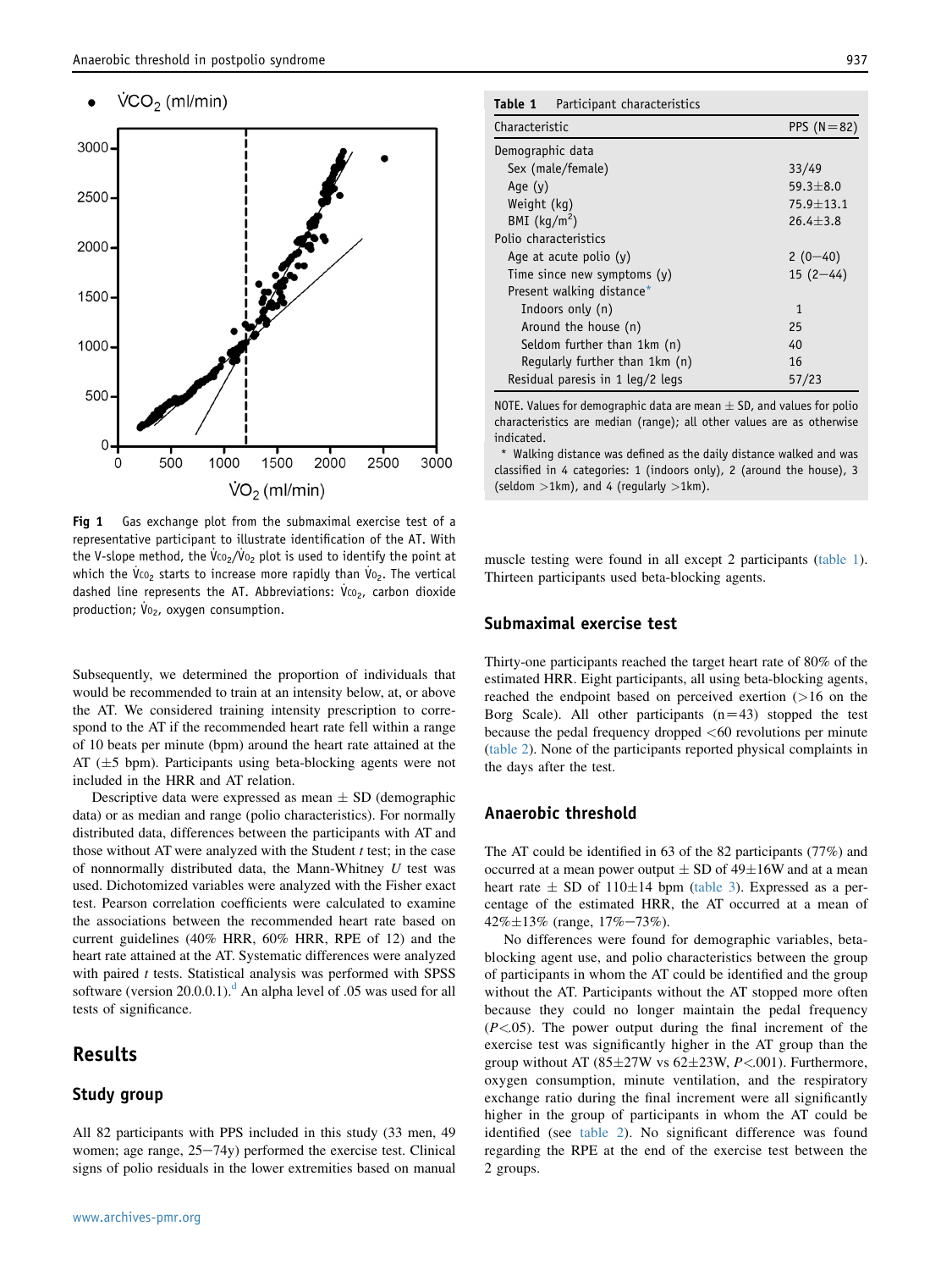| Exercise Test Results                                  | All $(N=82)$    | AT $(n=63)$     | No AT $(n=19)$  | Mean Difference Between<br>AT and No AT (95% CI) | $P^*$  |
|--------------------------------------------------------|-----------------|-----------------|-----------------|--------------------------------------------------|--------|
| Exercise parameters (end of test)                      |                 |                 |                 |                                                  |        |
| Power output (W)                                       | $80 + 28$       | $85 + 27$       | $62 + 23$       | 24 (10 to 37)                                    | < .001 |
| Peak heart rate (bpm)                                  | $134 + 19$      | $136 + 18$      | $128 + 20$      | $8 (-2 to 18)$                                   | .114   |
| Patients without beta blockers <sup>1</sup>            | $137 + 18$      | $139 + 18$      | $130 + 20$      | $9$ (-2 to 19)                                   | .093   |
| Oxygen consumption $(L \cdot k g^{-1} \cdot min^{-1})$ | $19.1 \pm 4.7$  | $19.8 \pm 4.2$  | $17.10 \pm 5.6$ | $2.70$ (0.3 to 0.5)                              | .024   |
| Minute ventilation (L/min)                             | $51 + 16$       | $54 + 16$       | $39 + 13$       | 15 (7 to 23)                                     | < .001 |
| Respiratory exchange ratio                             | $1.03 \pm 0.10$ | $1.06 \pm 0.09$ | $0.95 + 0.08$   | $0.11$ (0.06 to 0.15)                            | < .001 |
| Borg Scale                                             | $17\pm2$        | $17\pm2$        | $16\pm2$        | 1(0 to 2)                                        | .098   |
| Reasons for stopping                                   |                 |                 |                 |                                                  |        |
| Heart rate $>80\%$ HRR                                 | 31              | 26              | 5               | <b>NA</b>                                        | .289   |
| RPE > 16 <sup>1</sup>                                  | 8               | 8               | $\Omega$        | <b>NA</b>                                        | .188   |
| Revolutions per minute $<$ 60                          | 43              | 29              | 14              | <b>NA</b>                                        | .040   |

<span id="page-3-0"></span>Table 2 Exercise parameters during the final increment of the exercise test and the reasons for stopping

NOTE. Values are mean  $\pm$  SD or as otherwise indicated. There are missing data in heart rate recording for 4 AT and 1 no AT.

Abbreviations: CI, confidence interval; NA, not applicable.

\* Student t test for exercise parameters and Fisher exact test for reasons for stopping.

<sup>†</sup> Heart rate values for patients without beta blockers (n=69; AT: n=52; no AT: n=17).

 $\overline{a}$  Only applicable to patients with beta blockers and not reaching a heart rate >80% HRR.

#### Recommended training intensity based on current guidelines compared with the AT

In cases of prescription based on an RPE, more individuals with PPS would have been recommended to train at an intensity corresponding to their AT than in cases of prescription based on the HRR (figs [2](#page-4-0)A, 2B, [3](#page-4-0); [table 4\)](#page-4-0).

The mean heart rate corresponding to the 60% HRR was significantly higher than the mean heart rate at the AT (mean difference,  $14.6\pm12.4$  bpm;  $P<.001$ ), whereas we found no systematic differences between mean heart rates corresponding to the 40% HRR and the AT  $(-2.9 \pm 11.9 \text{ bpm}, P=0.09)$  and between an RPE of 12 and the AT  $(-1.1\pm9.1$  bpm,  $P=.365$ ). Correlation coefficients between current guidelines and the AT were lower in cases of 40% HRR ( $r = .56$ ,  $P < .001$ ) and 60% HRR ( $r = .50$ ,  $P \leq 0.001$ ) than in cases of prescription based on RPEs  $(r=.86, P \le 001).$ 

## **Discussion**

The present study demonstrates that the AT can be identified in most (77%) individuals with PPS with submaximal incremental

| Exercise parameters at the moment of the AT<br>Table 3 |                  |
|--------------------------------------------------------|------------------|
| <b>Exercise Parameters</b>                             | AT $(n=63)$      |
| Power output (W)                                       | $49 + 16$        |
| Heart rate (bpm)                                       | $110 + 14$       |
| Patients without beta blockers*                        | $112 + 14$       |
| Oxygen consumption $(L \cdot k g^{-1} \cdot min^{-1})$ | $14.10 \pm 2.40$ |
| Minute ventilation (L/min)                             | $29 + 6$         |
| Respiratory exchange ratio                             | $0.88 + 0.06$    |
| <b>Borg Scale</b>                                      | $12 + 2$         |

NOTE. Values are mean  $\pm$  SD. There is missing data for heart rate recording in 4 patients.

Heart rate value for patients without beta blockers (n=52).

exercise testing. This finding is of importance because it implies that the AT can be assessed in most individuals while avoiding maximal exertion, which might provoke muscle complaints. Furthermore, for those individuals for whom it is not possible to determine the AT, our results suggest that exercise prescription should, preferably, be based on RPEs instead.

It appeared that almost half of the participants met 1 of the submaximal stopping criteria used. In this population, the AT could be identified in the vast majority (87%), implying that even though these participants could continue their exercise test, this was not necessary to determine the AT. It demonstrates that sufficient data points beyond the AT were obtained, which is necessary to identify the change in slope, indicating the AT, in the gas exchange plots. In 5 participants, however, the AT could not be identified despite reaching their target HRR. This finding may indicate that in these participants, the AT would have occurred at an intensity close to or above 80% HRR, hampering identification of a clear threshold. Another explanation is that their actual maximal heart rate was underestimated, and their exercise intensity did not reach the AT. Because the validity of the estimated age-related maximal heart rate for individuals can be questioned, it remains uncertain what the actual exercise stress for each participant was during the exercise test. $21$  Nevertheless, even though intensity levels might have been insufficient to determine the AT in some cases, the proportion of participants in which the AT was identified (77%) is comparable with results using the conventional method (72%) where all participants exercised until exertion.<sup>[12](#page-5-0)</sup>

The absence of the AT in individuals with PPS (23%) may be related to reduced muscle function of the lower limbs, as indicated by the significantly lower power output during the final increment of the exercise test in this group compared with the group with the AT. However, other factors (eg, fear of physical complaints, not being accustomed to cycling, lack of motivation) probably caused some participants to stop the exercise test prematurely, despite having sufficient muscle strength.<sup>[13,22](#page-5-0)</sup> Further knowledge about the inability to identify the AT is essential for physical therapists in designing training programs. If this absence is caused by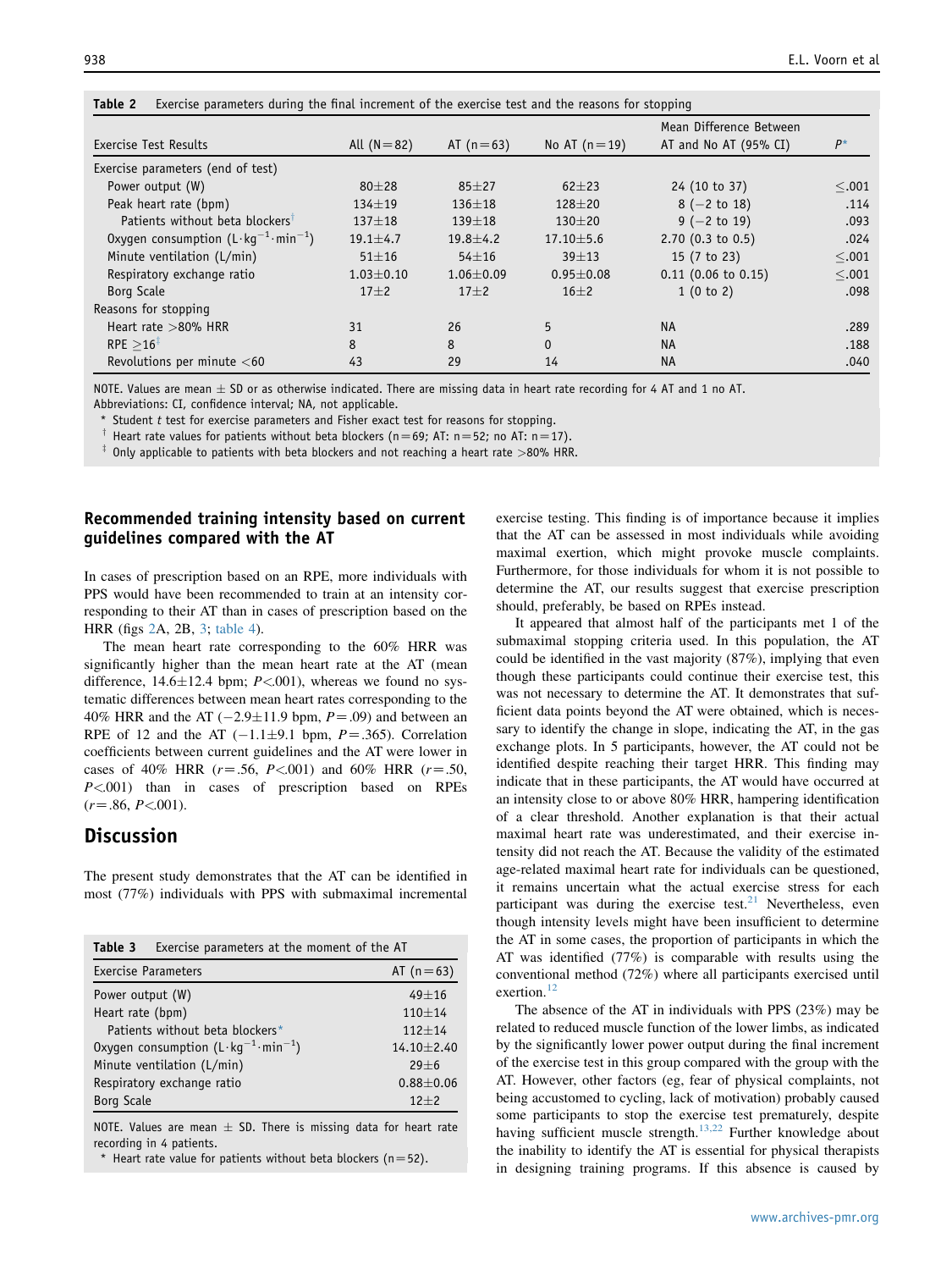<span id="page-4-0"></span>

Recommended training heart rate based on 40% HRR (bpm)



Recommended training heart rate based on 60% HRR (bpm)

Fig 2 Heart rate corresponding to the 40% HRR (A) and 60% HRR (B) plotted against the heart rate attained at the AT for all individuals, except those using beta-blocking agents. The solid line represents the situation in which the recommended training heart rate based on the HRR exactly equals the heart rate attained at the AT. We considered training intensity prescription to correspond with the AT if the recommended heart rate fell within a range of 10 bpm around the heart rate attained at the AT (dashed lines represent  $+5$  bpm (upper) and  $-5$  bpm (lower), respectively).

reduced muscle functioning, other exercise modes may be considered for aerobic exercise training and testing. In other cases, adapting the testing procedure (eg, habituation sessions) may suffice to determine the AT.

Furthermore, our results indicate that current guidelines for training intensity prescription in PPS based on RPEs correspond better to the AT than prescription based on estimated HRR. From our results it appears that the recommended training intensity is above the AT in many individuals when prescription is based on the HRR, even in cases of 40% HRR (24%). Besides the fact that this is probably unnecessary to induce aerobic training effects,  $23,24$ it may, for most individuals, be too exhausting to sustain these exercise intensities during training. This latter assumption is supported by our own experiences and earlier studies investigating the effectiveness of aerobic training in PPS. For example, in studies by Jones,  $25$  Kriz,  $26$  and colleagues, the training intensity was set at 70% to 75% of the HRR, which appeared unfeasible for several participants and had to be adjusted. The observation that the target intensity was apparently not appropriate for all individuals is corroborated by results from  $Kriz^{20}$  who showed that the mean heart rate achieved during their training program represented only 50% of the HRR. Together our results indicate that based on current guidelines, the recommended intensity is overestimated in a substantial part of the individuals with PPS. Moreover, they confirm earlier reports emphasizing the need for training programs tailored to the individual's aerobic capacity,



Recommended training heart rate based on RPE (bpm)

Fig 3 Heart rate corresponding to an RPE of 12 plotted against the heart rate attained at the AT for individuals with (black circles) and without beta-blocking agents (open squares). The solid line represents the situation in which the recommended training heart rate based on RPE exactly equals the heart rate attained at the AT. We considered training intensity prescription to correspond with the AT if the recommended heart rate fell within a range of 10 bpm around the heart rate attained at the AT (dashed lines represent  $+5$  bpm (upper) and  $-5$  bpm (lower), respectively).

instead of prescription based on a fixed percentage of the HRR for a group of patients.<sup>2</sup>

Even though intensity prescription based on RPEs corresponds better to the AT than the AT based on the HRR, it is important to realize that, for part of the individuals with PPS (19%), recommended target intensity is still above their AT. However, most will have a recommended intensity at or near the AT. This close relation between RPEs and the AT is consistent with the literature, showing that although there is clearly some variation between individuals, the perception of work at the AT is quite similar among subjects within the same population. This makes it a useful alternative for training intensity prescription.<sup>[28-30](#page-5-0)</sup>

#### Study limitations

A limitation to our findings is that we selected individuals who could cycle on an ergometer. Therefore, despite the relatively large sample size, generalizibility of the study to all survivors of polio may be compromised. Another limitation is that the AT was not identified in some of the individuals. As a consequence, it is unclear whether results that were found in the group of individuals in which we identified the AT are applicable to the group of individuals without AT as well.

| <b>Table 4</b> Proportion of individuals that would be recommended |
|--------------------------------------------------------------------|
| to train at an intensity below, at, or above their AT              |

| Current Guidelines | Below AT $(% )$ AT $(% )^*$ |    | Above AT (%) |
|--------------------|-----------------------------|----|--------------|
| 40% HRR            | 35                          | 41 | 24           |
| 60% HRR            | 6                           | 18 | 76           |
| RPE of 12          | 26                          | 55 | 19           |

\* We considered training intensity prescription based on current guidelines to correspond to an intensity of the AT if the recommended heart rate fell within a range of 10 bpm around the heart rate attained at the AT  $(\pm 5$  bpm).